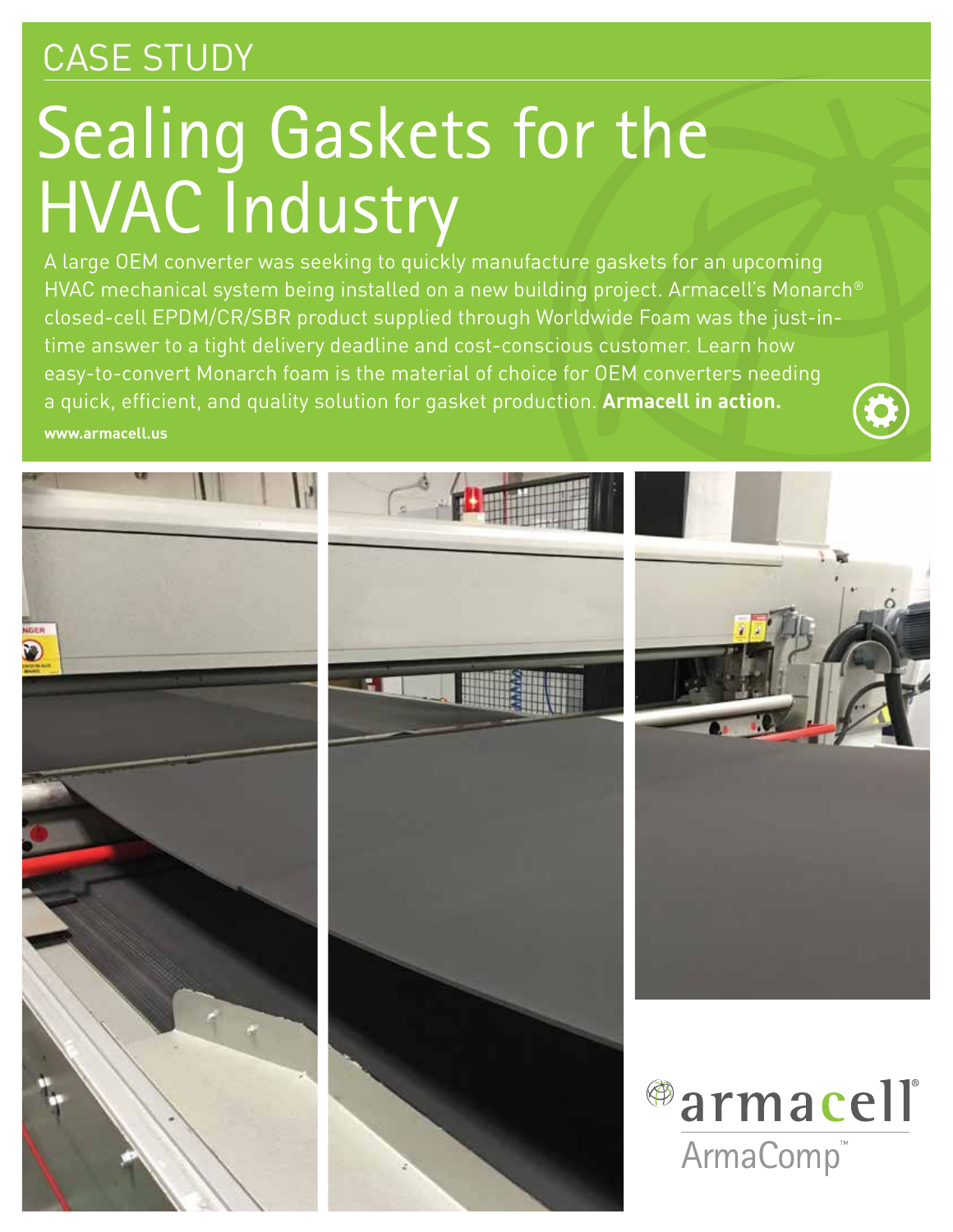# Worldwide Foam and Armacell Supporting OEM Converters

#### **Project:**

Supplying continuous rolls of closed-cell foam material for HVAC gasket and seal manufacturing.

**Location:** Elkhart, Indiana

**Customer:** Worldwide Foam

#### **Challenge:**

Providing a competitive price coupled with a short fulfillment time frame to support an OEM converter's HVAC gasket manufacturing for a large mechanical system install in a new building in the Midwest of the USA.

#### **Solution:**

Utilize energy-efficient and regulatorycompliant Monarch material processed into a longer linear foot roll by Worldwide Foam that reduced setup waste while improving machine run time which ultimately increased production savings.



Original Equipment Manufacturers (OEM) converters understand the importance of using high quality engineered foams from dedicated suppliers to ensure their products are meeting performance, supply and regulatory compliance standards. In 2020, when a high speed OEM converter in North America reached out to trusted converter and supplier, Worldwide Foam, seeking a product solution for HVAC sealing gaskets, it was

clear only one product would win the bid, Armacell's Monarch 5031. Worldwide Foam was able to successfully provide competitive pricing to the customer while meeting the demand of a short shipping time frame due to their increased roll length processing and their progressive just-in-time (JIT) inventory stocking procedures.

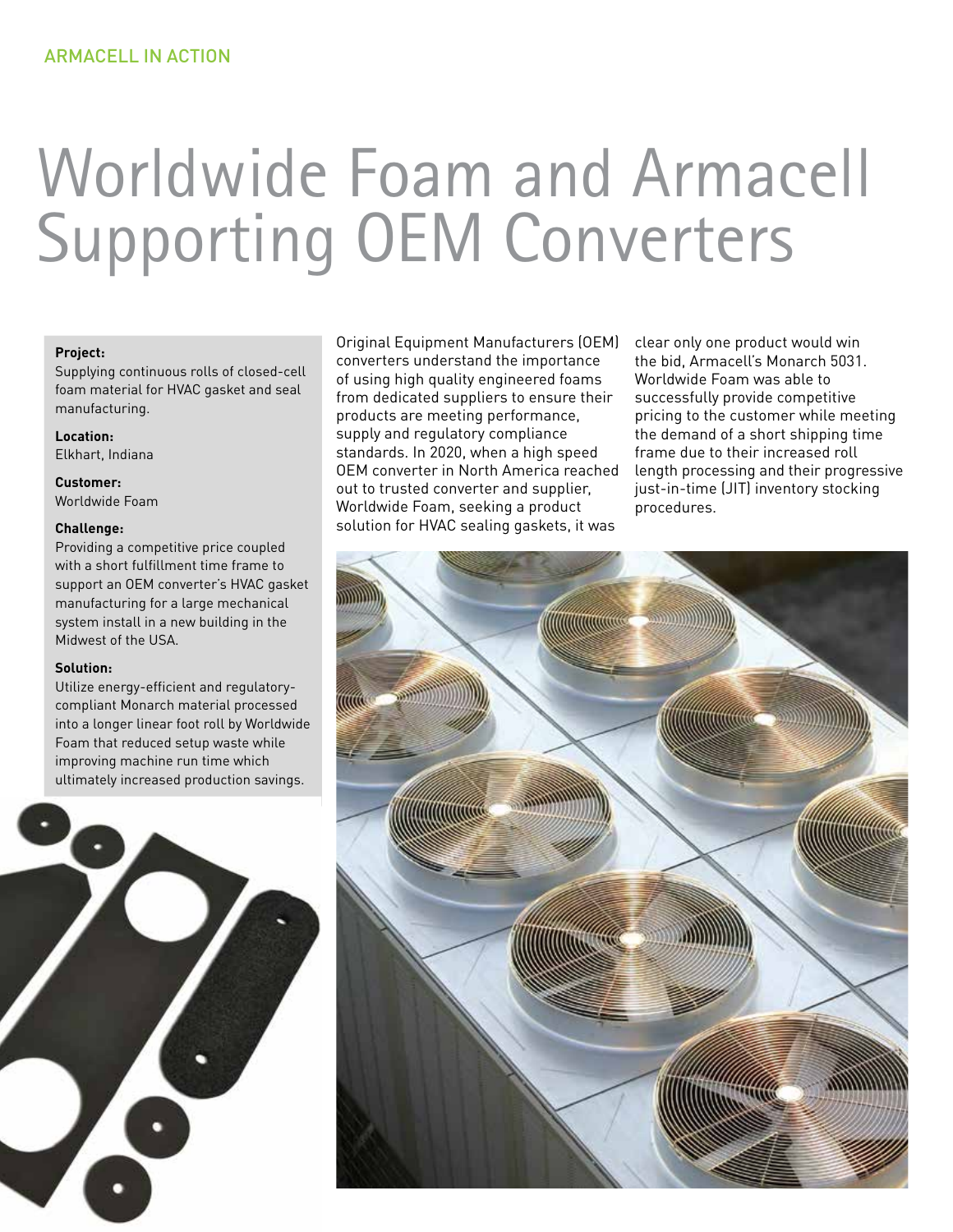#### **SPEED AND COST EFFICIENCY COUNT**

OEM's are capable of processing closed-cell EPDM/CR/SBR foam quickly but often they can have difficulty finding a reliable material supplier who can accommodate a quick shipping turnaround within their price requirements. Armed with the knowledge of Armacell's products and efficient internal inventory processes, Worldwide Foam was secure in knowing they could successfully complete this request which called for approximately 22,000 linear feet of Monarch 5031 foam rolls. Traditionally, the linear footage of a single roll of Monarch is limited by a supplier's skiving equipment, which is used to convert buns into a custom thickness and continuous roll format for high speed rotary die cutting. Fabricators often have to settle for shorter rolls, which increases material change over times, lowering the production throughput and decreasing the overall efficiency.

These particular rolls were needed within a short one week delivery turn around as they were being converted into HVAC gaskets and installed on a mechanical system in a new 114,000 square foot building being constructed in the Midwest. Understanding that this customer needed efficiency, Worldwide Foam converted Armacell's Monarch 5031 buns into a 0.125" thickness, 300 linear foot press-ready master roll on one of their F&K loop skiving lines. When compared to other suppliers and their standard 50 foot roll, the material waste on setup is greatly reduced and

**Rubber, one of the primary materials used in the gasket industry, is produced worldwide with over 30 million metric tons being made in just 2019!**

machine run time is significantly improved. This extended roll length option provided by Worldwide Foam translates to a 10% process capacity improvement over an 8 hour shift. The overall revenue per 8 hour shift and the profit per 1,000 pieces also increased by over 20% due to this format. With these production savings in mind, the OEM converter was able to submit the bid with a more competitive price, securing the project.

#### **RISING ABOVE THE REST**

By utilizing the specs and performance of Monarch 5031 coupled with Worldwide Foam's longer rolls and speed to market, the OEM converter completed their project on time. Monarch 5031 offered the end user piece of mind knowing that it was UL 94 HF-1 listed and spec'd in by many

of the major US manufacturers. The performance and workability of the material also played a large role in winning the business as the OEM converter was able to meet the rapid lead time and offer a price reduction over current costs. This was a great win for the converter, Armacell, Worldwide Foam, but most importantly for the end user.

#### **ENGINEERED FOAM SOLUTION**

Armacell's innovative elastomeric closed-cell foam solution, Monarch 5031, meets specific design considerations and industry regulations for fabricated products in the OEM market, especially in the automotive and HVAC industries. Our Monarch 5031 closedcell foam is a blend of EPDM/CR/SBR and is an industry standard. Monarch is spec'd in and meets all the physical property requirements of ASTM D 1056 2A1. It is also UL50E, UL508 and UL48 listed for gaskets and seal inserts and listed on the approved source list of GMW 17408 Class I Type IV (MATSPC).

### **Facts and Benefits**

- Flame, water and high and low temperature resistant
- Variety of density, thickness and compression deflection combinations
- Manufactured in blocks (buns) for conversion and fabrication





### Linear Feet Processed Per 8 Hour Shift